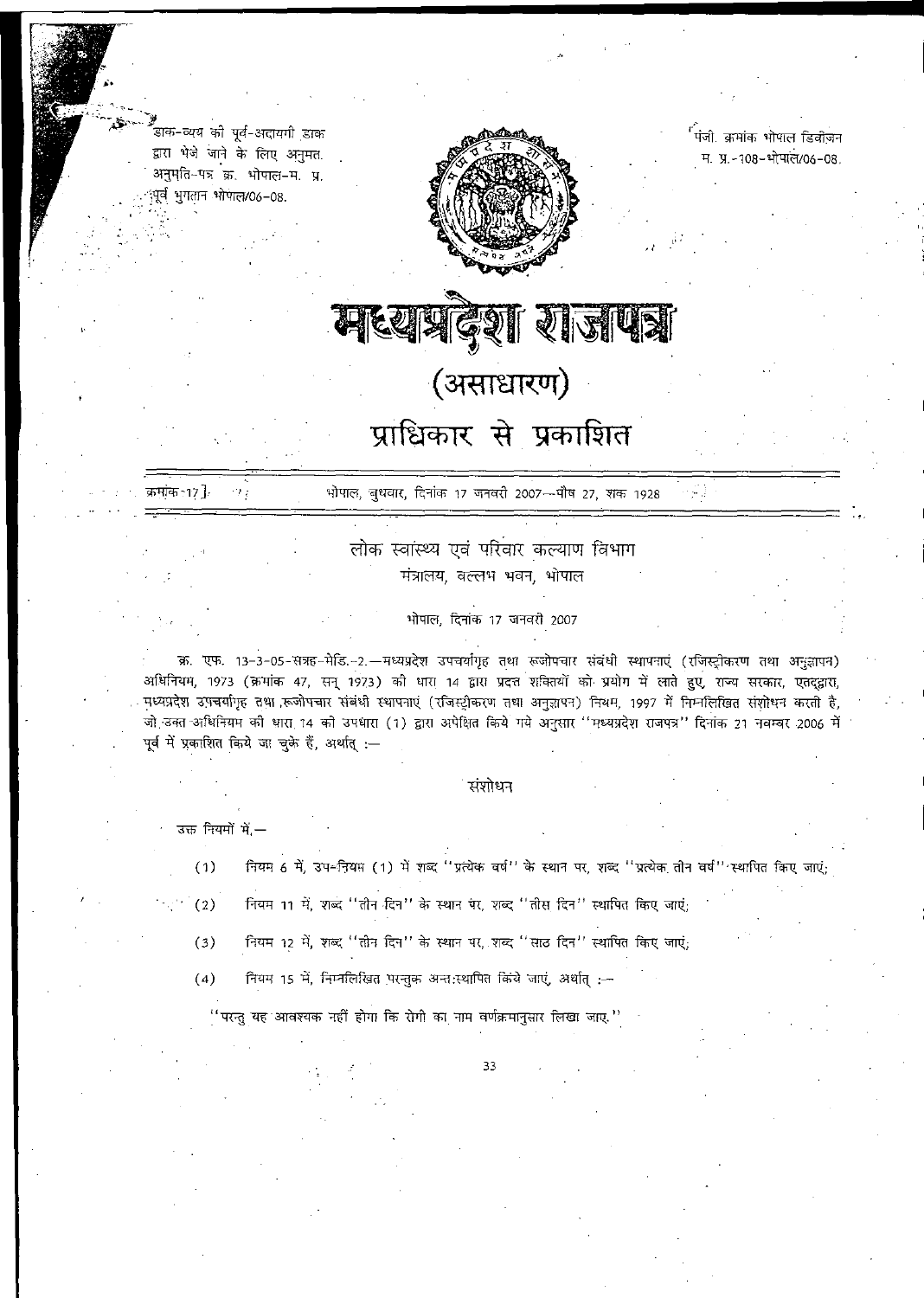(5) fian 19 के स्थान पर निम्नलिखित नियम स्थापित किया जाए, अर्थात :--

 $^{\prime\prime}$ 19 (1) सांसर्गिक या संक्रामक/अधिसूचनीय रोगों के संबंध में तत्काल .<br>' <sub>• 1</sub> स्थापना को जानकारी में जैसे ही यह बात आती है कि उपचर्यागृह या रूजोपचार स्थापना में बाह्य या आंतरिक. ः स्थापना का जानकारा म जस हा यह बात आता है कि उपचयागृह या रूजोपचार स्थापना में बाह्य या आतारक<br>अतिरोगी के रूप में भर्ती किया गया कोई व्यक्ति टिटनेस, गैस गैंगरीन, छोटी माता, हैजा, आन्त्रशोध, खुसरा  $^\circ$  इन्फेक्टिव हेपेटाइटिस, पोलियोमिलाइटिस या मस्तिष्क ज्वर से या ऐसे संक्रामक/अधिसचनीय रोग से ग्रस्त हंआ  $\bar{r}$ ां हैं या पीड़ित हो गया है तो उपचर्यागृह या रूजोपचार संबंधी स्थापना का कोपर जिले के मुख्य चिकित्सा तथा fant 2 3 ftand an siv que d'allet de la prima que te signa que signa de la sencia de यदि कोई हो, मुख्य चिकित्सा अधिकारी को, और पर्यवेक्षी प्राधिकारी को तत्काल रिपोर्ट प्रस्तुत करेगा तथा परिसरों को किसी उचित रोति से रोगाणनाशित किया जाएगा.

(2) सांसर्गिक या संक्रामक/अधिसूचनीय रोगों की मासिक रिपोर्ट.—उपचर्यागह या रूजोपचार संबंधी स्थापना का कोपर जिले के मुख्य चिकित्सा तथा स्वास्थ्य अधिकारी को औ $\rm{\nu}$ या यथास्थिति नगरनिगम या नगरपालिका परिषद् द्वारा अनुरक्षित चिकित्सालय, यदि कोई हो, के मुख्य चिकित्सा अधिकारी को, और पर्यवेक्षी प्राधिकारी को विहित प्रोफार्मा में संक्रामक/अधिसूचनीय रोगों को मासिक रिपोर्ट प्रस्तुत करेगा.

(3) ाप्टीय कार्यक्रमों की रिपोर्ट - उपचर्यागृह या रूजोपचार संबंधी स्थापना का कोपर जिले के मख्य चिकित्सा तथा स्वास्थ्य अधिकारी को ऐसे राष्ट्रीय स्वास्थ्य कार्यक्रम जिनमें उनकी सहभागिता वांछित हो—जैसे कि. टोकाकरण, परिवार कल्याण आदि; की रिपोर्ट विहित प्रोफार्मा में प्रस्तुत करेगा.''

 $(6)$  aranged are a sequent to the function of the state function  $\mathbb{R}^{1,2}$ 

### एक'' (नियम 7 देखिए)

फोस को अनुसूची

| अनुक्रमांक | िलेका सामान स <b>म्ब</b>                        | रजिस्ट्रीकरण फौस<br>(रुपये में) | रजिस्ट्रीकरण प्रमाण–पत्र और<br>अनुज्ञापन को दूसरी प्रति<br>जारी करने के लिये फीस<br>(रुपये में) |
|------------|-------------------------------------------------|---------------------------------|-------------------------------------------------------------------------------------------------|
| (1)        | (2)                                             | (3)                             | (4)                                                                                             |
| (1)        | उपचर्यागृह तथा प्रसूति गृह के लिये :            |                                 |                                                                                                 |
|            | (एक) 10 बिस्तरों तक                             | 600.00                          |                                                                                                 |
|            | (दो) 10 बिस्तरों से अधिक किन्तु                 | 1050.00                         |                                                                                                 |
|            | .20 बिस्तरों तक.                                |                                 |                                                                                                 |
|            | (तीन) 20 बिस्तरों से अधिक किन्तु                | 1350.00                         | 100.00                                                                                          |
|            | 30 बिस्तरों तक                                  |                                 |                                                                                                 |
|            | (चार) 30 विस्तरों से अधिक प्रत्येक              | 45.00                           |                                                                                                 |
|            | अतिरिक्त बिस्तर के लिये.                        |                                 |                                                                                                 |
|            |                                                 |                                 |                                                                                                 |
| (2)        | शारीरिक चिकित्सा (फिजियोथेरेपी) स्थापना के लिये | 600.00                          |                                                                                                 |
| (3)        | बाह्य रूज़ोपचार के लिये                         | 600.00                          | 100.00                                                                                          |
| (4)        | रूजोपचार संबंधी प्रयोगशाला के लिये              | 600.00                          |                                                                                                 |

*jfm*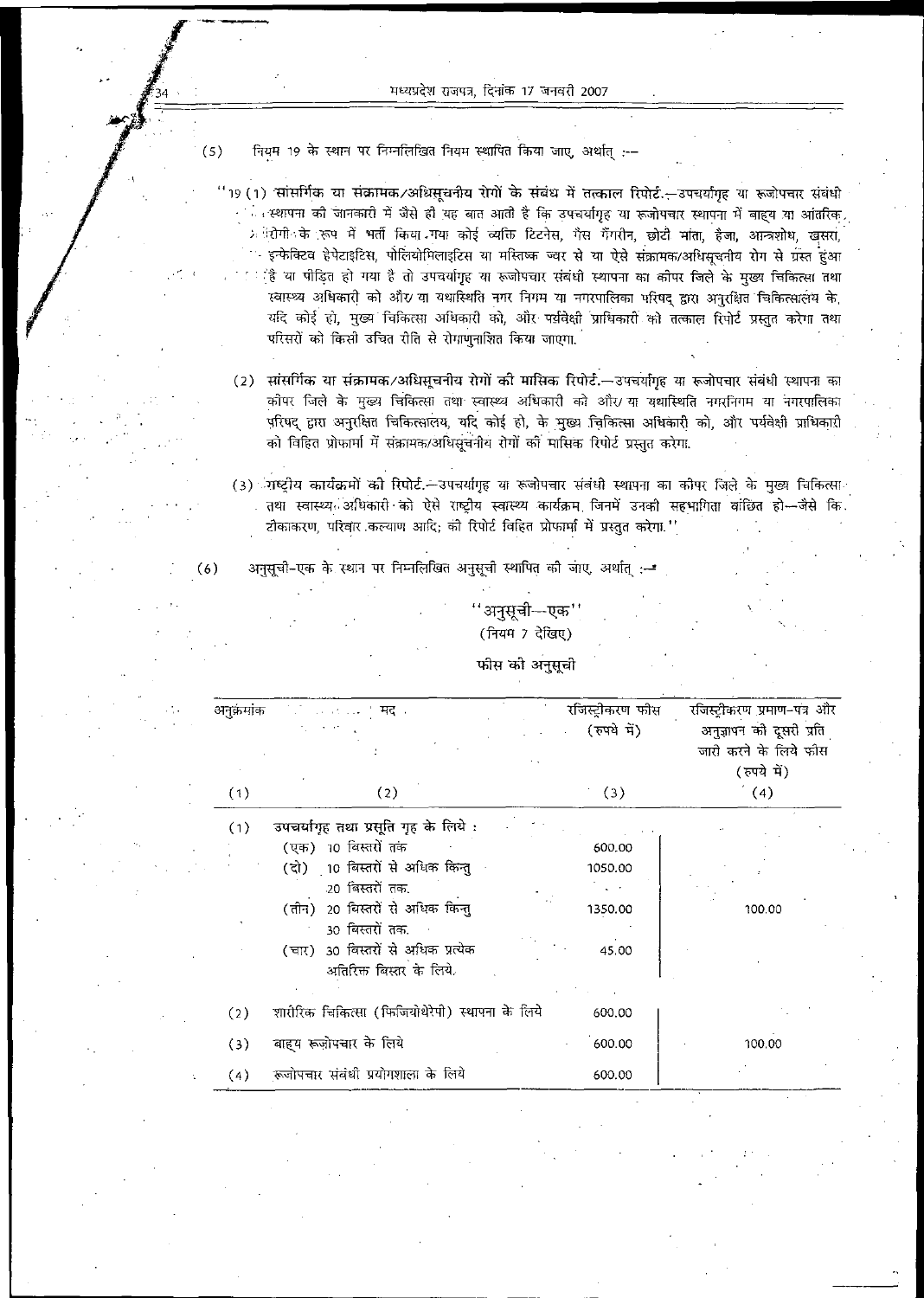$(7)$ अनुसूची-दो में --

(एक) खण्ड (क) के स्थान पर, निम्नलिखित खण्ड स्थापित किया जाए, अर्थात् :-

- ''(क) स्थिति तथा आसपास का वातावरण —स्थापित किये जाने वाले उपचर्यागृह किसी खुली मल नाली, नाली या सार्वजनिक शोचालय से अथवा धूंआ या दुर्गन्ध छोड़ने वाले किसी कारखाने से लगे हुए नहीं होंगे.'';
- खण्ड (ग) के उपखण्ड (एक) में, अंक तथा शब्द "75 वर्गफुट" के स्थान पर, अंक तथा शब्द (दो) ं "60 वर्गफुट" स्थापित किए जाएं;
- $(d\vec{n})$ खण्ड (ग) के उपखण्ड (दो) में, अंक तथा शब्द "180 वर्गफुट" के स्थान पर, अंक तथा शब्द "160 वर्गफुट" स्थापित किए जाएं:
- खण्ड (च) के उपखण्ड (आठ) में, शीर्षक ''प्रत्येक आंतरिक रोगी के लिये'' के अधीन शब्द ''मच्छरदानी—एक'' . र (चार) का लोप किया जाए:

(पांच) खण्ड (च) के उपखण्ड (आठ) के पश्चात् निम्नलिखित खण्ड जोड़ा जाए, अर्थात् :-

" (नी) मच्छरों तेथा मकिंखयों आदि की रोकथाम के लिये उपचर्यागृह द्वारा समुचित व्यवस्था की जाएगी.'';

खण्ड (थ) के स्थान पर निम्नलिखित खण्ड स्थापित किया जाए, अर्थात् :-( ন্তর্

- उपचर्यागृह द्वारा उपलब्ध कराई जाने वाली विभिन्न चिकित्सीय सेवाओं की दर सूची (रेट लिस्ट) काउंटर  $"$ (2) पर अनिवार्य रूप से रखी जाएगी तथा मांग की जाने पर रोगी या उसके परिवार के सदस्य को दिखाई जाएगी. इस प्रकार उपलब्ध दर सूची (रेट लिस्ट) सूचना फलक (नोटिस बोर्ड) पर भी प्रदर्शित को जाएगी. पर्यवेक्षी प्राधिकारी को भी दर सूची (रेट लिस्ट) तथा इसमें किये गये संशोधन, यदि कोई हों, की जानकारी दी जाएगी.''.
- $(8)$ अनुसूची-तीन में,-

(एक) खण्ड (1) में उपखण्ड (एक) के स्थान पर, निम्नलिखित उपखण्ड स्थापित किया जाए, अर्थात् :--

'' (एक) स्थापित को जाने वाली रूजोपचार संबंधी स्थापनाएं किसी खुली मल नाली, नाली या सार्वजनिक शौचालय से अथवा धुआं या दुर्गन्ध छोड़ने वाले किसी कारखाने से लगे हुए नहीं होंगे.";

- खण्ड (4) में, उपखण्ड (एक) में, शब्द ''अनुमोदित अर्हता'' के स्थान पर, शब्द ''मान्यता प्राप्त अर्हता'' ं( दो ) स्थापित किए जाएं;
- खण्ड (5) में, उपखण्ड (तीन) के स्थान पर, निम्नलिखित उपखण्ड स्थापित किया जाए, अर्थात् :-ं(तीन)
	- रूजोपचार संबंधी स्थापना द्वारा उपलब्ध कराई जाने वाली विभिन्न चिकित्सीय सेवाओं को दर सूची " (दो) (रेट लिस्ट) काउंटर पर अनिवार्य रूप से रखी जाएगी तथा मांग की जाने पर रोगों या उसके परिवार के सदस्य को दिखाई जाएगी. इस प्रकार उपलब्ध दर सूची (रेट लिस्ट) सूचना फलक (नोटिस बोर्ड) पर भी प्रदर्शित की जाएगी. पर्यवेक्षी प्राधिकारी को भी दर सूची (रेट लिस्ट) तथा उसमें किये गये संशोधन, यदि कोई हों, को जानकारी दी जाएगी.".

मध्यप्रदेश के राज्यपाल के नाम से तथा आदेशानुसार, आर. ए. खण्डेलवाल, उपसचिव.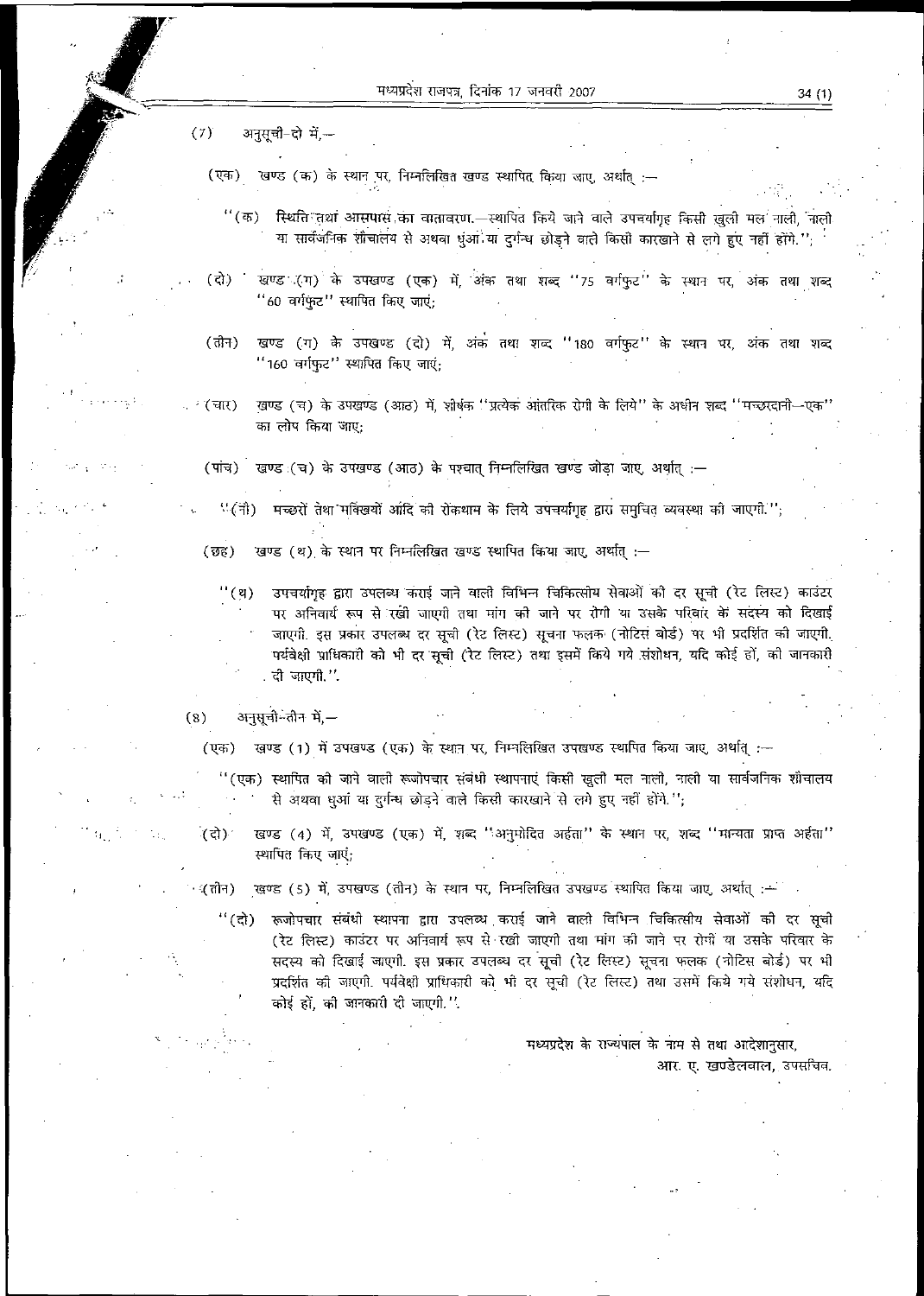मध्यप्रदेश राजपत्र, दिनांक 17 जनवरी 2007

### भोपाल, दिनांक 17 जनवरी 2007

मध्यप्रदेश उपचर्यागृह रूजोपचार संबंधी स्थापनाएं (रजिस्ट्रीकरण तथा अनुज्ञापन) अधिनियम, 1973 (क्रमांक 47 सन् 1973) की धारा 7 की उपधारा (1) द्वारा प्रदत्त शक्तियों को प्रयोग में लाते हुए, राज्य सरकार, एतदद्वारा, नीचे दी गई सारणी के कॉलम. (2) में यथाविनिर्दिष्ट निम्नलिखित अधिकारियों का, कॉलम. (3) में यथाविनिर्दिष्ट उनकी अपनी-अपनी अधिकारिता के भीतर, उक्त आधनियम ब तथा उसके अधीन बनाए गये नियमों के प्रयोजन के लिये शक्तियों का प्रयोग करने के लिये प्राधिकृत करती है :-

### सारणी

| अनुक्रमांक      | प्राधिकृत अधिकारी का पदनाम                                                                                                                                   | अधिकारिता                  |  |
|-----------------|--------------------------------------------------------------------------------------------------------------------------------------------------------------|----------------------------|--|
| (1)             | (2)                                                                                                                                                          | (3)                        |  |
| $\mathbf{1}$    | प्रमुख सचिव/सचिव, स्वास्थ्य                                                                                                                                  | सम्पूर्ण मध्यप्रदेश राज्य  |  |
| 2               | स्वास्थ्य आयुक्त                                                                                                                                             | सम्पूर्ण मध्यप्रदेश राज्य  |  |
|                 | संचालक, लोक स्वास्थ्य तथा परिवार कल्याण                                                                                                                      | ंसम्पूर्ण मध्यप्रदेश राज्य |  |
|                 | संचालक, चिकित्सा सेवाएं                                                                                                                                      | सम्पूर्ण मध्यप्रदेश राज्य  |  |
| $5\frac{1}{2}$  | क्षेत्रीय संचालक, स्वास्थ्य सेवाएं                                                                                                                           | संबंधित क्षेत्र/परिक्षेत्र |  |
| 6               | समस्त संयुक्त संचालक, स्वास्थ्य सेवाएं (मुख्यालय)                                                                                                            | सम्पूर्ण मध्यप्रदेश राज्य  |  |
| 7               | क्षेत्रीय संयुक्त संचालक, स्वास्थ्य सेवाएं                                                                                                                   | सबंधित क्षेत्र/परिक्षेत्र  |  |
| 8               | समस्त उपसंचालक, स्वास्थ्य सेवाएं (मुख्यालय)                                                                                                                  | सम्पूर्ण मध्यप्रदेश राज्य  |  |
| 9               | मुख्य चिकित्सा तथा स्वास्थ्य अधिकारी                                                                                                                         | संबंधित जिला               |  |
| 10 <sub>1</sub> | र्सिविल सर्जन-सह-मुख्य अधीक्षक, चिकित्सालय                                                                                                                   | संबंधित जिला               |  |
| 11              | विशेषज्ञ (चिकित्सा) को आधुनिक पद्धति को कोई विधा शाखा-<br>(डिसिप्लिन) (एलोपैथी) जो मुख्य चिकित्सा तथा स्वास्थ्य अधिकारी<br>द्वारा सम्यक् ूष से प्राधिकृत हो. | संबंधित जिला               |  |

मध्यप्रदेश के राज्यपाल के नाम से तथा आदेशानुसार, आर. ए. खण्डेलवाल, उपसचिव.

भोपाल, दिनांक 17 जनवरी 2007

क्र. एफ. 13-3-05-17-मेडि.-2.--भारत के संविधान के अनुच्छेद 348 के खण्ड (3) के अनुसरण में, इस विभाग को अधिसूचना क्रमांक एफ. 13-3-05-17-मेडि.-2, दिनांक 17 जनवरी 2007 का अंग्रेजी अनुवाद राज्यपाल के प्राधिकार से एतदुद्वारा प्रकाशित किया जाता है.

> मध्यप्रदेश के राज्यपाल के नाम से तथा आदेशानसार. आर. ए. खण्डेलवाल, उपसचिव.

 $4.30$ 

### Bhopal, the 17th January 2007

No. F. 13-3-05-XVII-Med.-2.—In exercise of the powers conferred by Section 14 of the Madhya Pradesh Upacharyagriha Tatha Rujopachar Sambandhi Sthapanaye (Registrikaran Tatha Anugyapan) Adhiniyam, 1973 (No. 47 of 1973), the State Government hereby, makes the following amendments in the Madhya Pradesh Upacharyagriha Tatha Rujopachar Sambandhi Sthapanaye (Registrikaran Tatha Anugyapan) Rules, 1997, the same

34 (2)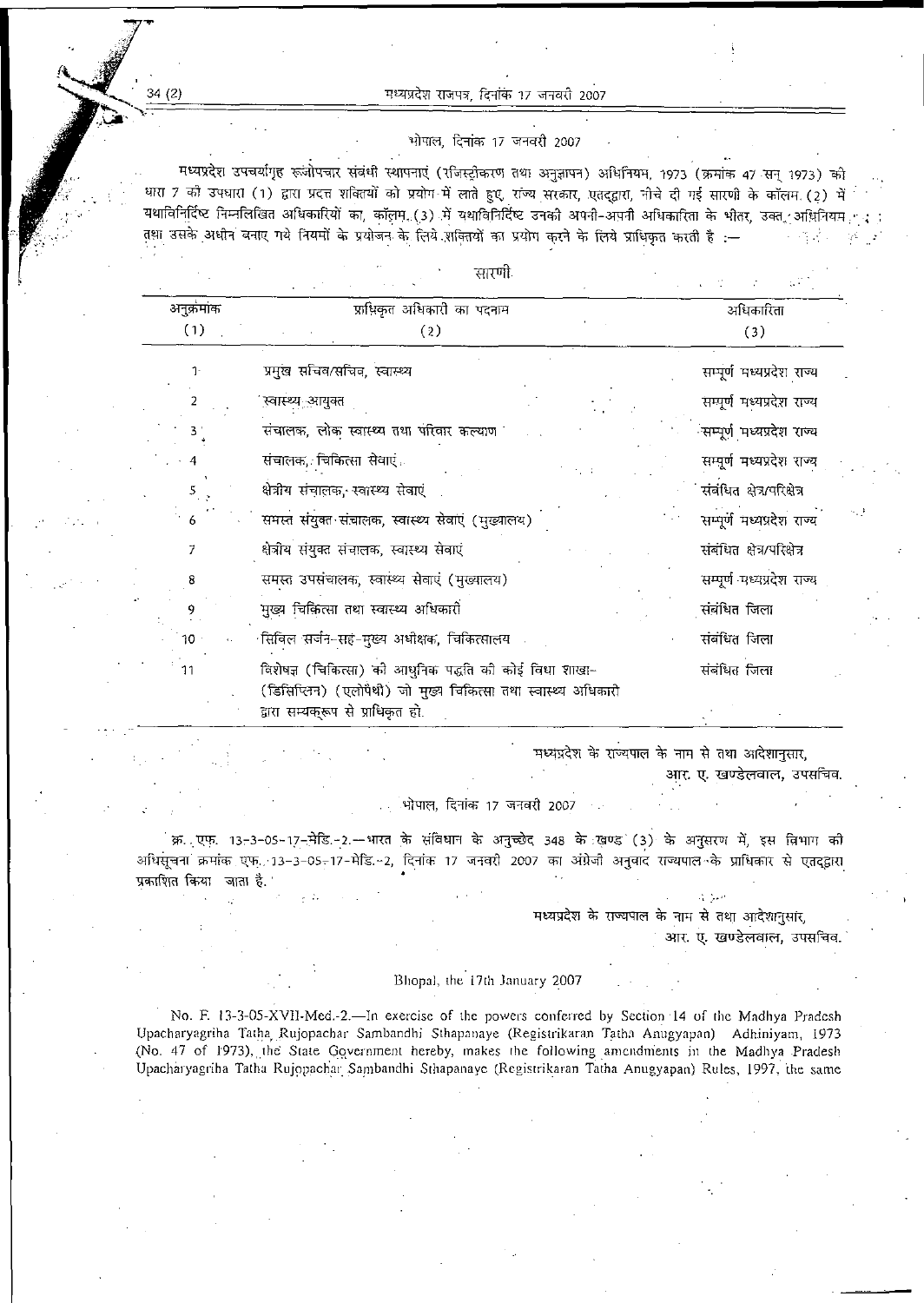have been previously published in the Madhya Pradesh Gazette, dated 21st November. 2006 as required by sub-section (1) of Section 14 of the said Act, namely:—

### **AMENDMENTS**

In the said rules,—

• (1)

'

In rule 6, in sub-rule (I) for the words "every year", the words ''every three years" shall be substituted;

In rule li, for the words "three days", the words "thirty days" shall be substituted; .(2)

In rule 12, for the words "three days", the words "sixty days" shall be substituted; (3)

In rule 15, the following proviso shall be inserted, namely  $:=$ (4)

"Provided that if-shall not be necessary to write the patient's name in alphabetical order."

For rule 19, the following rule shall be substituted, namely  $:$   $-$ (5)

' "19 (1) Immediate report about contagious or communicablc/notifiable diseases.—The keeper of the nursing home or clinical establishment shall submit a report immediately to the Chief Medical and Health Officer of the district and/or the Chief Medical Officer of the Hospital, if any, maintained by the Municipal Corporation or Municipal Council as the case may be, and the supervising authority as soon as it comes to his notice that any person, who has been admitted or examined as an indoor or outdoor patient in the nursing home or the clinical • establishment, is suffering'from or has been attacked with Tetanus, Gas Gangrene, Chickenpox, . Cholera, Gastro-enteritis, Measles, Infective Hepatitis, Poliomyelitis or Meningitis or such communicablc/notifiable diseases and the premises shall be disinfected in a proper manner;

(2) Monthly report of contagious or communicable/notifiable diseases.—The keeper of the nursing home or clinical'establishment shall submit monthly report , of communicable/notifible diseases on the prescribed proforma to the Chief Medical and Health Officer of the district and/or the Chief Medical Officer of the Hospital, if any, maintained by the Municipal Corporation • or Municipal Council, as the case may be, and the supervising authority;

 (3) Report of National Programmes.—The keeper of the nursing home or clinical establishment shall submit on the prescribed proforma, the reports of such National Health Programme in -which their participation is desired such as Vaccination, Family Welfare etc.; to the Chief Medical and Health Officer of the District concerned.";

(6) ' for Schedule-I the. following schedule shall be substituted, namely :—

### **<sup>&</sup>gt; ri**SCHEDULE-I" *(See* Rule-7)

| S.<br>No. | Item                                          | Registration fee<br>(in Rupees) | Fee for issue of a duplicate<br>certificate of registration<br>& licence (ii. Rupees) |
|-----------|-----------------------------------------------|---------------------------------|---------------------------------------------------------------------------------------|
| $^{(1)}$  | (2)                                           | (3)                             | $(4)$ .                                                                               |
| (1)       | For Nursing home and Maternity Home-          |                                 |                                                                                       |
|           | upto 10 beds<br>$\left( i\right)$             | 600.00                          | AS Y                                                                                  |
|           | above 10 beds but upto 20 beds<br>(i)         | 1050.00                         | 100.00                                                                                |
|           | above 20 beds but upto 30 beds<br>(iii)       | 1350.00                         | and the series                                                                        |
|           | for each additional bed above 30 beds<br>(iv) | 45.00                           |                                                                                       |

#### Schedule of Fees

*tm*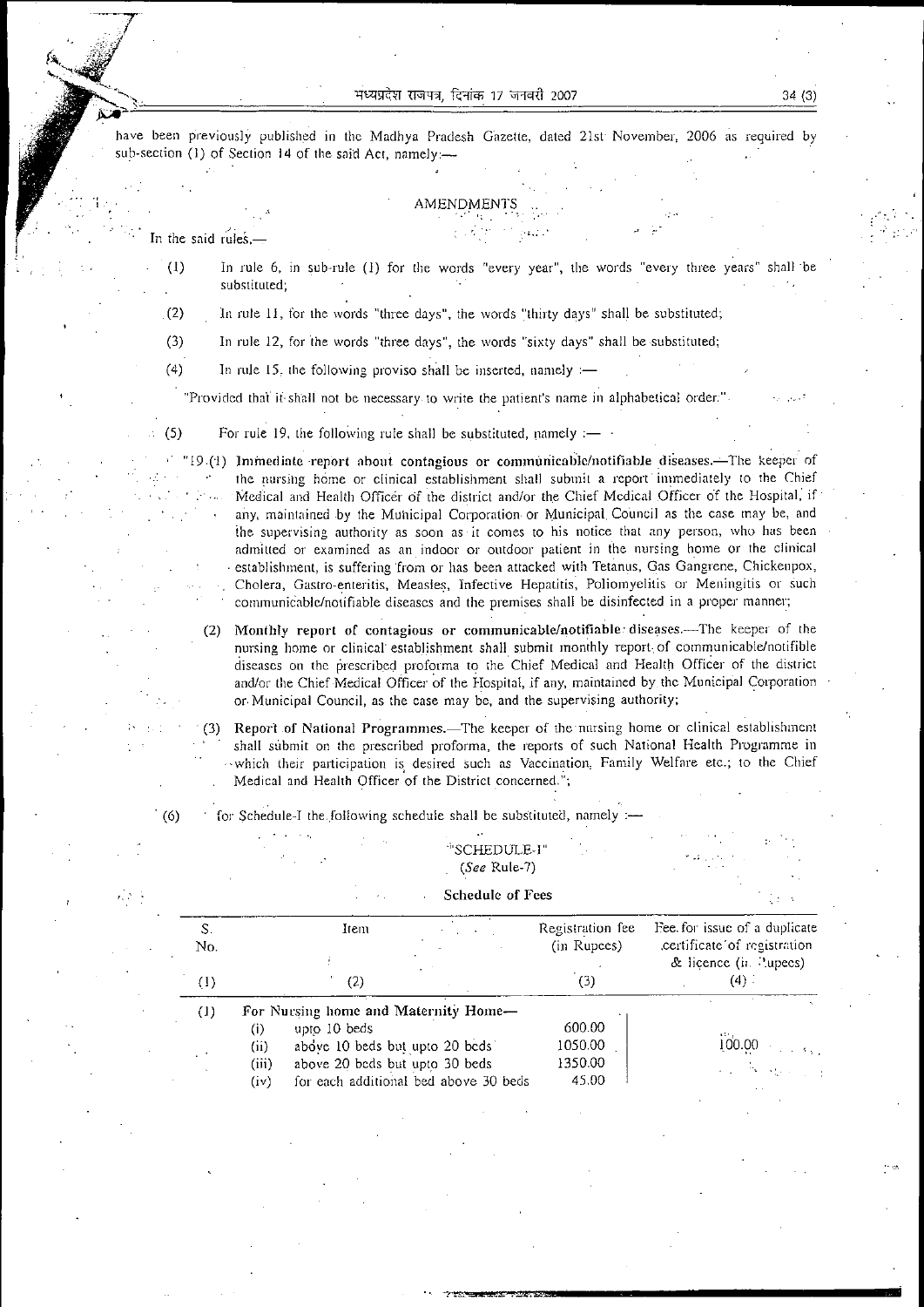### (4) 17 2007

|        | ٠.                               |        |        |
|--------|----------------------------------|--------|--------|
|        | $\mathcal{L}_{\mathcal{L}}$      | 3)     |        |
| (2)    | For Physio-Therapy establishment | 600.00 |        |
| $-(3)$ | For out-Door Clinics             | 600.00 | 100.00 |
| (4)    | For Clinical laboratory          | 600.00 |        |

(7) In Schedule-II,—

**(0**

- for clause (a), the following clause shall be substituted, namely  $:=$
- Location and Surroundings.—The nursing homes to be established shall not be adjacent to' an open sewer, drain or public lavatory or to a factory emitting smoke or abnoxious odour."; "(a)
- in sub-clause (i) of clause (c), for the figures and words "75 Square feet", the figures andwords, "60 Square feet" shall- be substituted; (ii)
- *(in)* in sub-clause (ii)'Of clause (c), for the figures and words "380 Square feet", the figures and words, "160 Square feet" shall be substituted;
- (iv) in .sub-clause (viii) of clause (f), under the heading "For each in-patient" the words "Mosquitonet one" shall be ommited;
- after sub-clause (viii) of clause (f), following clause shall be added, namely :-(v)
	- '."Proper arrangements for prevention of mosquitoes and fly etc. shall, be provided by 'nursing homes." (ix)

- (vi) for clause (s), the following clause shall be substituted, namely  $=$ 
	- "(s) Rate list of various medical services being provided by the nursing home shall be kept ' compulsorily on the counter and on demand it shall be shown to the patient or his/her family member. The rate list so available shall be displayed on the notice board also. The supervising authority shall also be kept informed of the rate list and of the amendments, if, any, made therein.".
- $(8)$  In Schedule-III,-
	- **0)**
- in clause (1), for sub-clause (i), the following clause shall be substituted, namely :—
	- The clinical establishments to be established shall not be adjacent to an open sewer, drain or public lavatory or to a factory emitting smoke or abnoxious odour."; • **• "(>)**
		- In clause (4), in sub-clause (i), for the words "approved qualification" the words, "recognised qualification" shall be substituted;

(iii)

(ii)

- in clause (5), for sub-clause (ii), the following sub-clause shall be substituted, namely:—
- Rate list of various medical services being provided by the clinical establishment shall be .kept compulsorily on the counter and on demand shall be shown to the patient or his/her family members. The rate list so available shall be displayed on the notice board also. The supervising authority shall also be kept informed of the rate list and of the amendments, if any, made therein.". "(ii)

By order and in the name of the Governor of Madhya Pradesh. R. A. KHANDELWAL, Dy. Secy: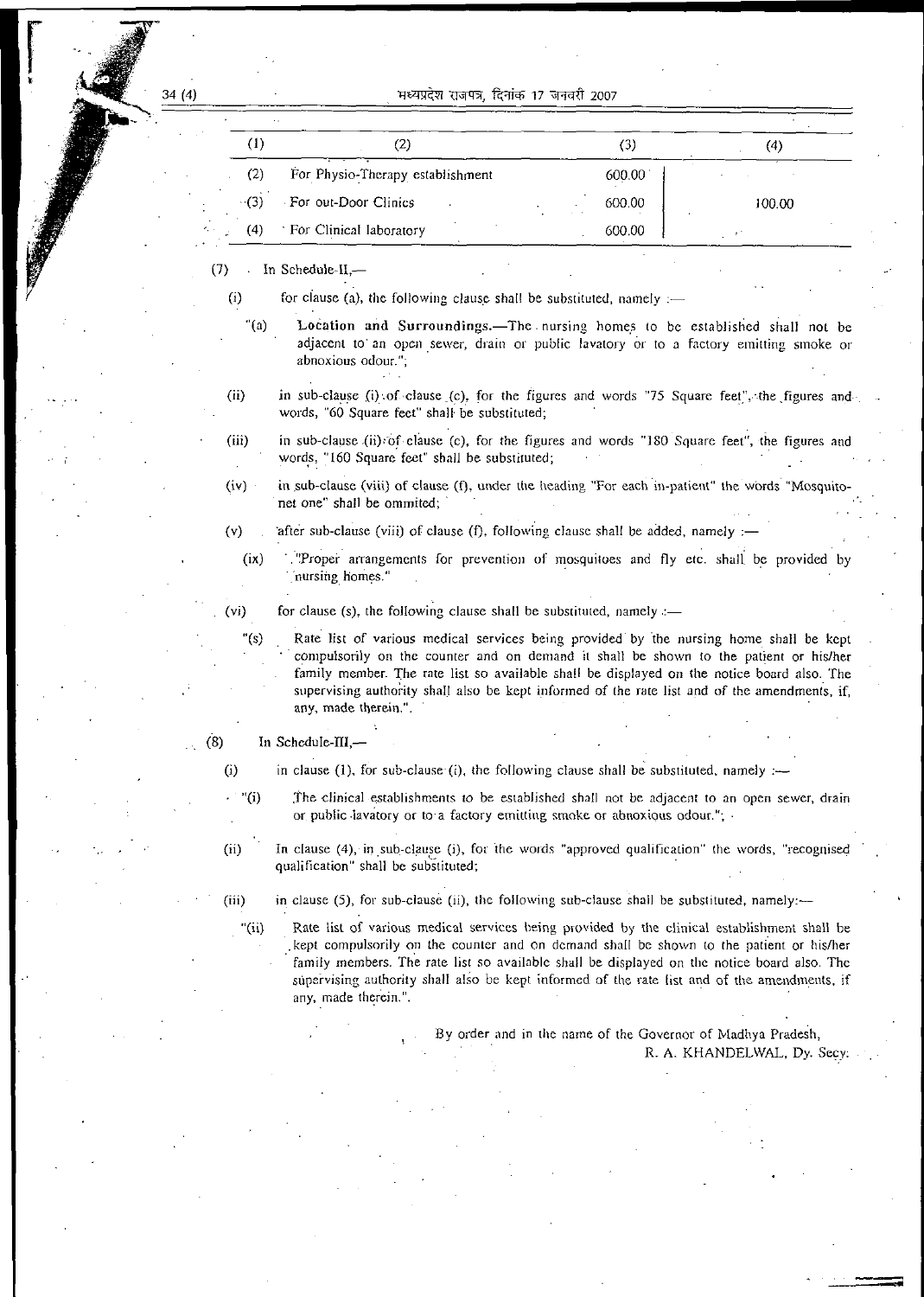### मध्यप्रदेश राजपत्र, दिनांक 17 जनवरी 2007

**r**

**,~V3» -^\_** '■ •

/

*Y y /*

f / **7**

### Bhopal, the 17th January 2007

In exercise of-the powers conferred by sub-scction (I) of Section 7 of the Madhya Pradesh Upcharyagriha Tatha Rujopchar Sambandhi Slhapanaye (Registrikaran Tatha Anugyapan) Adhiniyam, 1973 (No. 47 of 1973), the State Government, hereby, authorises the following officers as specified in column (2) to exercise powers within : their respective jurisdiction "as specified in column (3) of the Table below for the purpose of said Act and the. rules made thereunder

TABLE

| S.No.<br>$\left(1\right)$ | Designation of Authorised Officer<br>(2)                 | Jurisdiction-<br>(3)              |
|---------------------------|----------------------------------------------------------|-----------------------------------|
|                           | Principal Secretary/Secretary, Health                    | Whole of State of Madhya Pradesh. |
| 2                         | Health Commissioner                                      | Whole of State of Madhya Pradesh  |
| 3                         | Director, Public Health & Family Welfare                 | Whole of State of Madhya Pradesh  |
| 4                         | Director; Medical Services                               | Whole of State of Madhya Pradesh  |
| $5 -$                     | Regional Director of Health Services                     | Respective Region/Zone .          |
| 6                         | All Joint Directors, Health Services (Head Quarter)      | Whole of State of Madhya Pradesh  |
| 7                         | Regional Joint Director, Health Services                 | Respective Region/Zone            |
| 8                         | All Deputy Directors, Health Services (Head Quarter)     | Whole of State of Madhya Pradesh  |
| $\mathbf{9}$              | Chief Medical & Health Officer                           | Respective District               |
| 10                        | Civil Surgeon-cum-Chief Hospital Superintendent          | Respective District               |
| 11                        | Specialist (Any Discipline of Modern System of Medicine- | Respective District               |
|                           | Allopathy) duly authorised by the Chief Medical &        |                                   |
|                           | Health Officer.                                          |                                   |

By order and in the name of the Governor of Madhya Pradesh, R. A. KHANDELWAL, Dy. Secy.

निवंत्रक, मुद्रण तथा लेखन सामग्री, मध्यप्रदेश द्वारा शासकीय केन्द्रीय मुद्रणालय, भोपाल से मुद्रित तथा प्रकाशित—2007.

*S* \*  $: \mathbb{R}^n$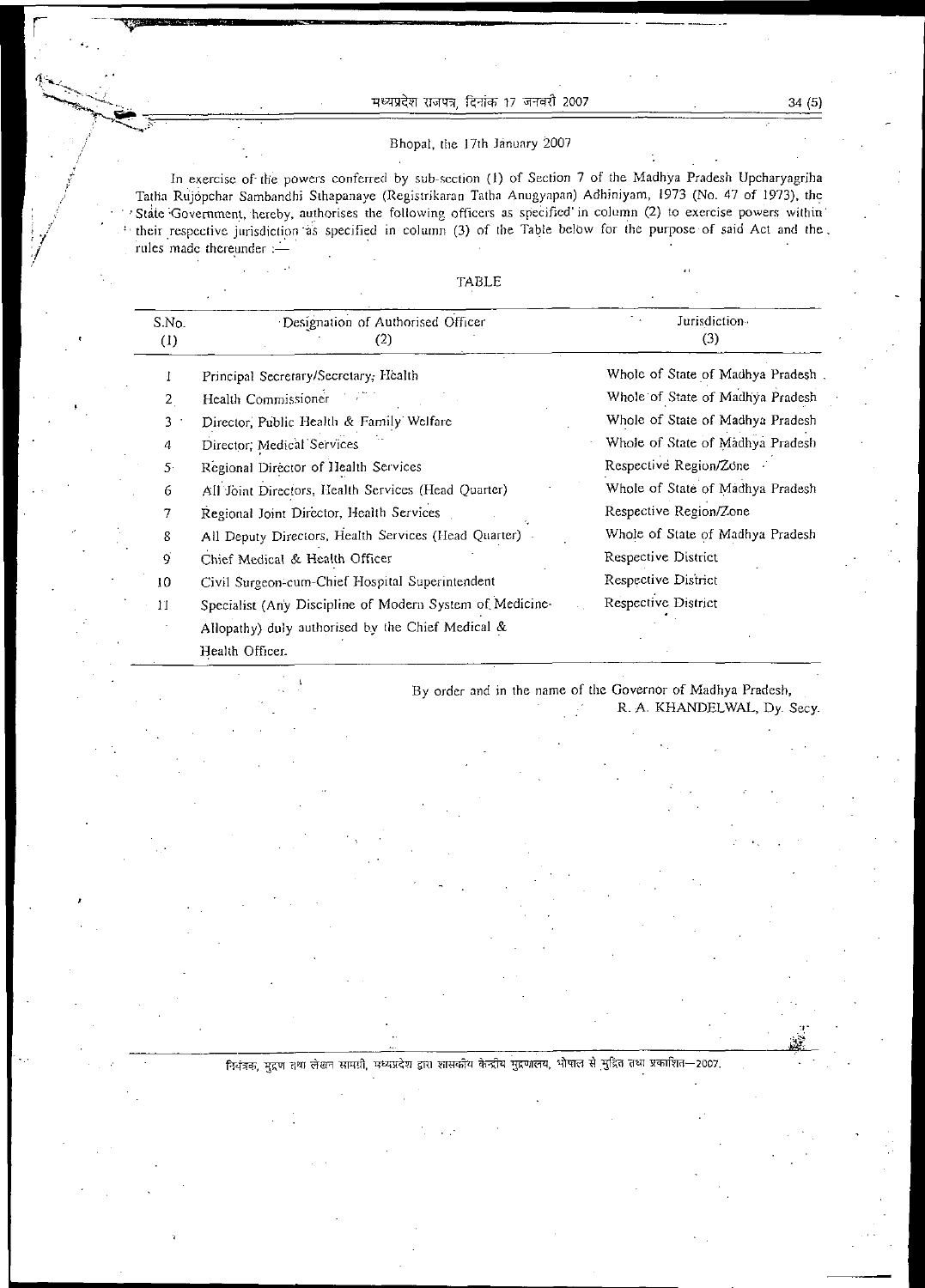डाक–व्यय को पूर्व–अदायगी डाक द्वारा भेजे जाने के लिए अनुमत. `अनुमति– पत्र क्र**ेमोपाल--म.प्र. पूर्व भुगतान** भोपाल-06-08.

'

<5

/

. »

*1* ••

7

*4\**



### पंजी. क्रमांक भोपाल डिवोजन म.प्र.-108 भोपाल-06-08.

/.

# मध्यप्रदेश राजपत्र

## प्राधिकार से प्रकाशित

.<br>क्रमांक 14.] भोपाल, शुक्रवार, दिनांक 6 अप्रैल 2007—त्येत्र 16, शक 1929

### ं विषय-सूची

भाग 1.—.(1) राज़्य शासन के ओदेश, (2) विभाग प्रमुखों के आदेश, ...<br>(3) उच्च न्यायालय के आदेश और अधिसूचनाएं (4) राज्य शासन के संकल्प, (5) भारत शासन के आदेश और अधिसूचनाएं (6) निर्वाचन आयोग, भारत को अधिसूचनाएं (7) लोक-भाषा परिशिष्ट

### HR:2.—स्थानीय निकाय की अधिसूचनाएं

### भाग 3,— ( 1). विज्ञापन और विविध सूचनाएं. ) (2) सांख्यिकीय सूचनाएं: <sup>;</sup> •

भाग 4.—(*क*) (1) मध्यप्रदेश विधेयक्, (2) प्रवर समिति के प्रतिवेदन,

•>

*{*

 $\cdot$  (3) संसद् में पुर:स्थापित विधेयक,

 $\mathbf{r}$ 

- $(3)$  ।) अध्यादेश,  $(2)$  मध्यप्रदेश अधिनियम,
- .. (3) संसद् के अधिनियम,
- $(7)$  (1) प्रारूप नियम, (2) अंतिम नियम.

,\*.

# <u>भाग १</u>

### राज्य शासन के आदेश

### सामान्य प्रशासन विभाग

### मंत्रालय, वल्लभ भवन, भोपाल

### भोपाल, दिनाक 22 मार्च 2007

3. ई. 5-642-ऑयएएस-लीव-5-एक.—(1) श्री विवेक अग्रवाल, आयएएस, कलेक्टर, इन्दौर को दिनांक 3 से 16 मार्च .<br>2007 तक चौदह दिन का अर्जित अवकाश स्वीकृत किया जाता है तथा इस अवकाश के साथ दिनांक 17, 18, 19 एवं 20 मार्च .2007 का सार्वजनिक अवकाश जोड़ने को अनुमति दो जाती है.

(2) अवकाश से लौटने पर श्नी विवेक अग्रवाल को अस्थायी 'रूप से, आगामी आदेश तक, स्थानापन्न कलेक्टर, इन्दौर के पद पर पुन: पदस्थ किया जाता है.

(3) अवकाशकाल में श्री विवेक अग्रवाल को अवकाश वेतन एवं भत्ता उसी प्रकार देय होगा जो उन्हें अवकाश पर जाने के पूर्व मिलता था. 979

(4) प्रमाणित किया जाता है कि यदि श्री विवेक अग्रवाल अवकाश पर नहीं जाते तो अपने पद पर कार्य करते रहते.

क्र. ई. 1-84-2007-5-एक.--(1) श्रीमती राजकुमारी खन्ना, भाप्रसे (1996), अपर आयुक्तः (राजस्व); उज्जैन संभाग, उज्जैन को अस्थायी रूप से, आगामी आदेश तक, स्थानापन्न उपसचिव, मध्यप्रदेश शासन पदस्थ किया जाता है.

(2) श्री डी. के. तिवारी, भाप्रसे (1994), अपर आयुक्त (राजस्व), इन्दौर संभाग, इन्दौर को अपने वर्तमान कर्तव्यों के साथ-साथ, आगामी आदेश तक; अपर आयुक्त (राजस्व), उज्जैन संभाग, उज्जैन का प्रभार भी अतिरिक्त रूप से सौंपा जाता है.

ं मध्यप्रदेश के राज्यपाल के नाम से तथा आदेशानुसार, राकेश साहनी, मुख्य सचिव.

नियंत्रक, मुद्रण तथा लेखन सामग्री, मध्यप्रदेश द्वारा शासकोय केन्द्रीय मुद्रणालय, भोपाल से मुद्रित तथा प्रकाशित—2007.